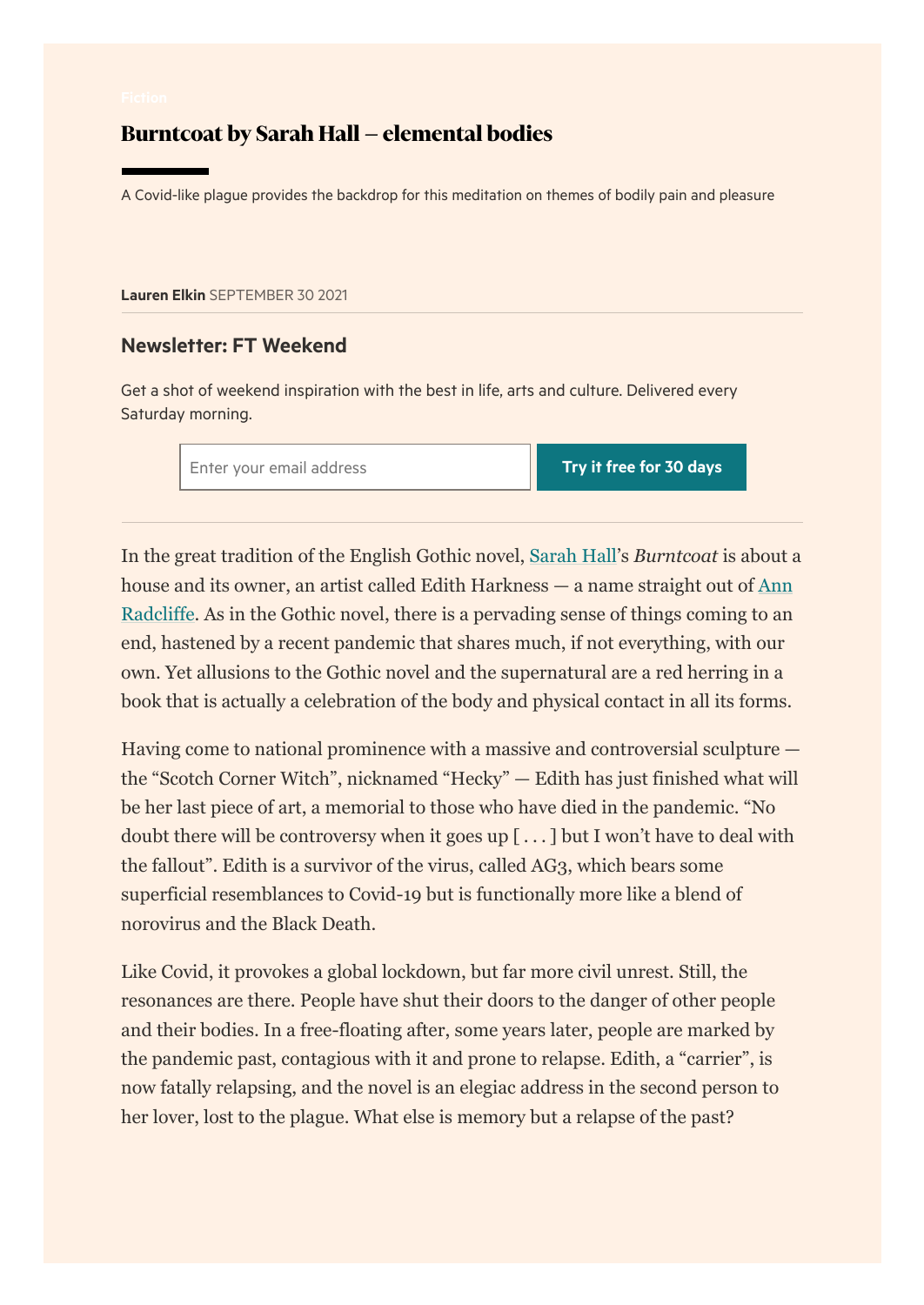In the first part of this temporally tricky novel we learn about Edith's mother, a writer called Naomi who suffered a cataclysmic brain bleed and survived, in altered form. "When I was eight, my mother died and Naomi arrived," Hall writes early on, laying the foundation for a sustained meditation on identity and doubleness that continues into Edith's adulthood, and her love affair with Halit, a man with two names — his Turkish name and the Christian one on his legal documents.



It is a theme that is echoed later in the novel, when Halit has contracted the virus and the fever is setting in, and Edith and Halit become abstracted from their bodies as they make love. This image of alienation — rare in a novel otherwise so devoted to lyrically rendering the pleasures of the body — feeds into Edith's final piece of work, the two Halits caught in coitus with an unknowable woman, "forms joined and hollow, containing no soul except air. I can't imagine it's what they want. It cannot possibly comfort, or reparate." Any work of art that does, Edith implies, isn't worthy of the name.

*Burntcoat* is informed by our collective experience of Covid-19, but it is not a "pandemic novel"; rather it uses it as a backdrop to explore the relationship between art and organic matter, art and breakdown, identity and cataclysm and love. In the wake of her mother's death, Edith joined a Buddhist group in Thailand. "We collected water to wash and drink, burned coils of incense, repeated mantras. For several weeks I watched a corpse decompose [ . . . ] The body is a wound, a bell ringing in emergency — life, life, life."